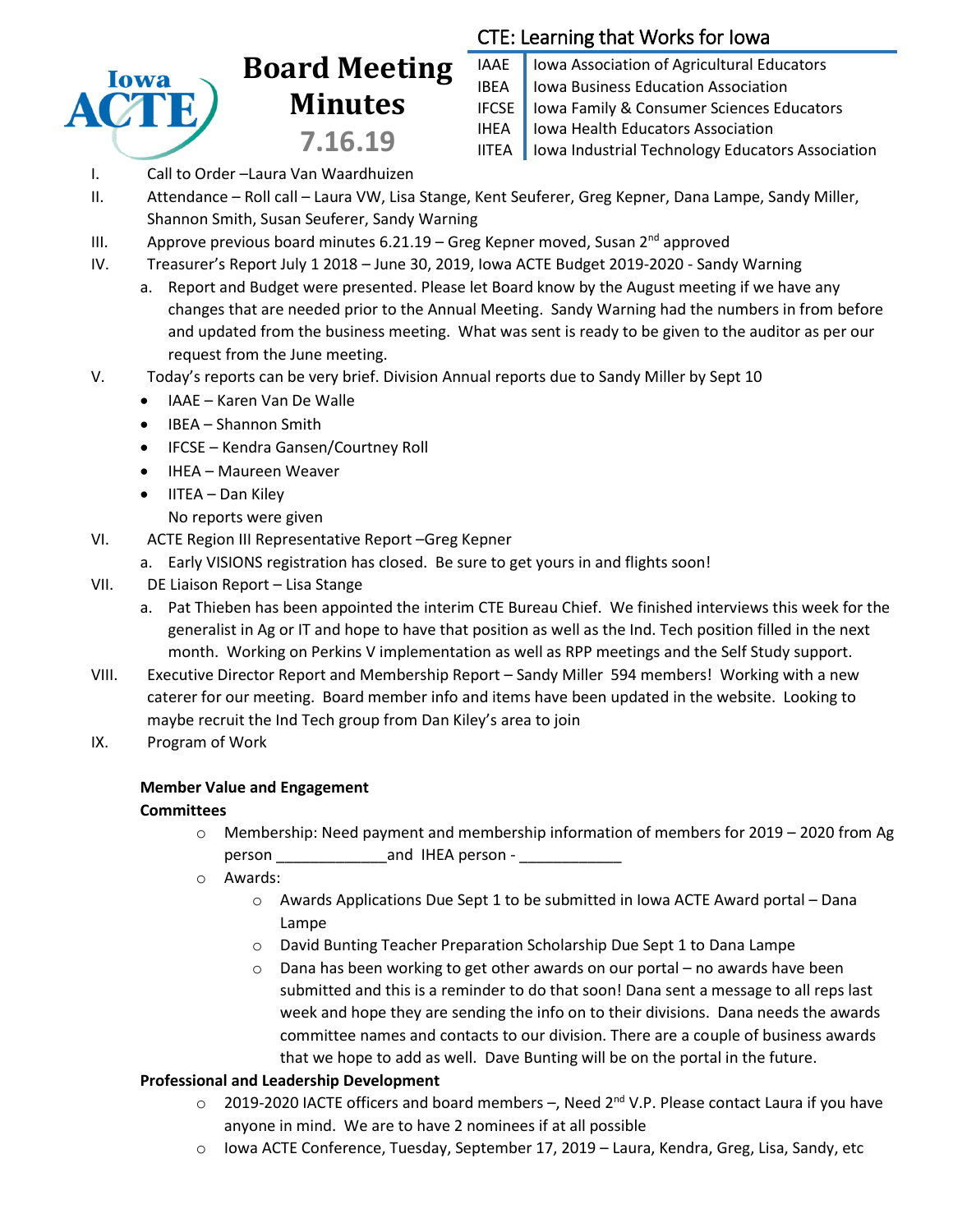- $\triangleright$  Keynote John McHugh, Kwik Trip/Kwik Star
- $\triangleright$  ACTE presenter Michael Connet,
- $\triangleright$  Budget using last year's. We should be good
- $\triangleright$  Schedule at a Glance Conf. committee is
- $\triangleright$  Registrations 14 registrations currently
- $\triangleright$  Exhibitors
- $\triangleright$  Non-profit Exhibitors
- Caterer
- o Career Tech VISION , December 4 Dec 7, 2019
	- $\triangleright$  Attendees Laura VW, Lisa, Greg, Sandy
	- $\triangleright$  Early-bird registration was due July 12
	- Voting Delegates? Greg, Laura VW and Sandy -- Our Policies say that we reimburse the President, 1<sup>st</sup> V.P. and 2<sup>nd</sup> V.P. and if one of these three is unable to attend, the Past President shall be eligible for reimbursement. The ACTE Region III Representative shall be eligible for reimbursement of expenses if either ACTE or ACTE Region III does not reimburse those expenses. We had three voting delegates last year.

#### **Advocacy and Awareness**

Set up prior to exhibit times listed. All events are open for volunteers.

- o **School Administrators of Iowa (SAI) Conference (SAI), Wednesday, July 31, 2019,Community Choice Credit Union Convention Center, Des Moines, Exhibits 8:00 a.m. – 3:30 p.m., Booth #224 Who is coming from each division? Any volunteers?**
	- Sandy does not have anyone attending  $-$  we want to have each representative get one person from there from their service area. Please invite your teacher of the year to come as well with some students. Kent is going to check CTSOs. Sandy will check with NPS students and teachers of the year. Lisa will check with Tabitha Aanonson.
- $\circ$  Iowa School Counselor Association (ISCA) Conference Monday and Tuesday, November 4 5, 2018 Prairie Meadows Conference Center, Altoona, Exhibit registration has not opened. Exhibit times are usually Monday, November 4, 7:30 a.m. – 3:30 p.m.; Tuesday, November 5, 8:00 a.m. – Noon
- o Iowa Association of School Boards Conference (IASB) Wed, November 20, 3:30 5:00 p.m.; Thursday, November 21, 9:00 – 2:00 p.m.; Community Choice Credit Union Convention Center - Iowa Events Center, Des Moines
- o CTE Day at the Capitol Thursday, February 6, 2020

**Strategic Partnerships –** Sandy contacted the business person about the cling that we wanted to spend the dollars on a product that supports all of our divisions.

#### **Innovation**

X. Other business NPS – December  $1<sup>st</sup>$  would be when to get the letter out. Kent cannot go this year, but the DE will be having someone be charged with this activity. We discussed the rotation and changing to service area versus CTSOs. A longer conversation ensued. We need division rep input on this before the next board meeting. Could this cause a problem for the Business groups and how would they decide the rotation? We also discussed how CTSOs are recognized secondary vs. postsecondary. Some are different as they have different organizations. Those CTSOs recognized by the DE are: BPA, DECA, FBLA-PBL, FFA, HOSA, PAS, SkillsUSA, FCCLA, TSA